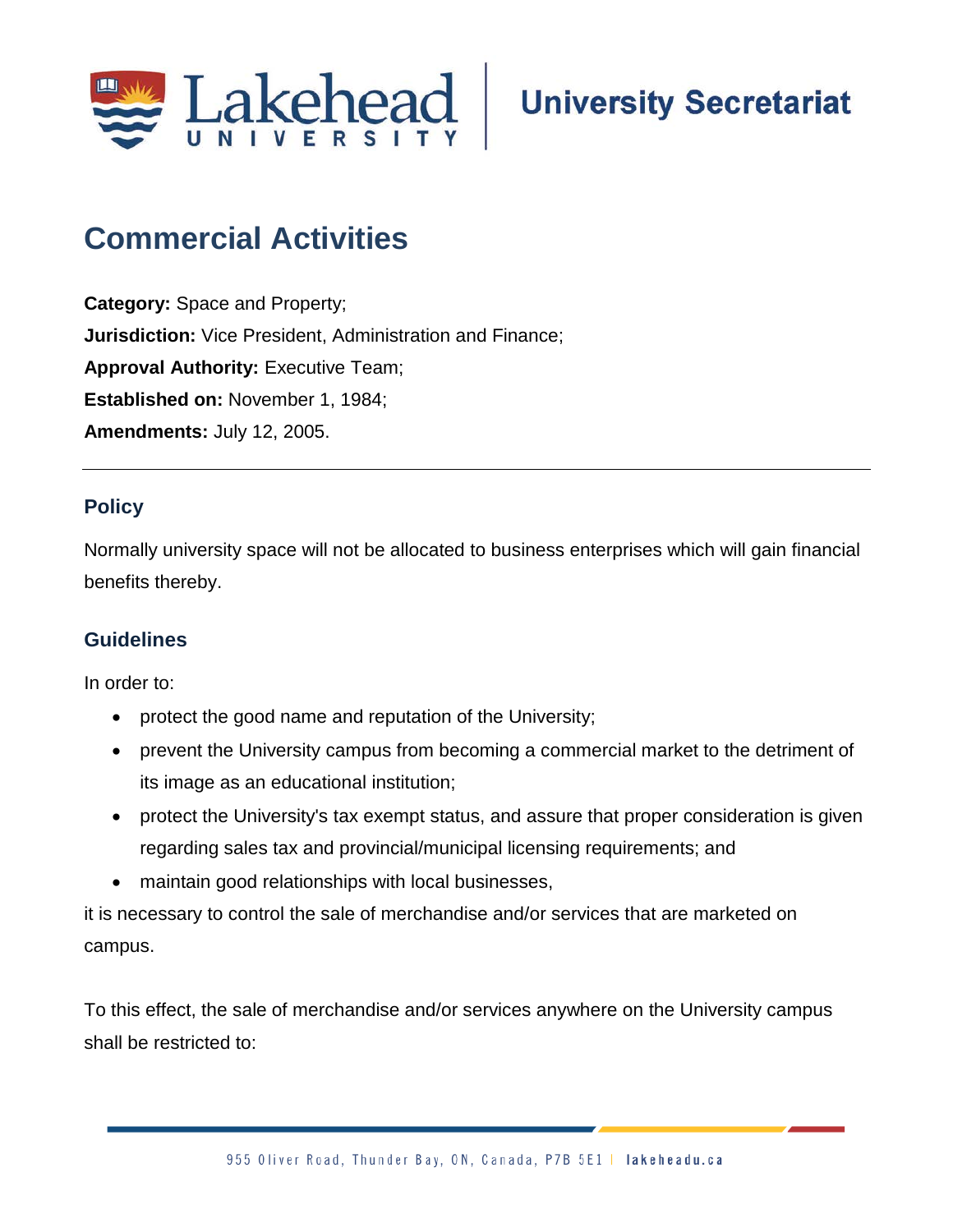- 1. Merchandise or services provided through outlets or organizations owned and/or operated by the University for that purpose (e.g. Bookstore, convenience store, Athletics Department, Alumni Services);
- 2. External firms (e.g. Royal Bank of Canada, Aramark, Copycorp, Twin City Refreshments) under contracts or agreements with the University for the provision of merchandise and/or services or operating under leases which set out the specific details relative to their respective commercial activity;
- 3. Recognized campus organizations (e.g. Environment Club, Student Nurses' Association, Residence Council, LUSU, LUCC) within the University community. All such organizations must obtain the written approval of the Executive Director of University Services or his designate before the sale of any articles may be undertaken.
- 4. All Other

Sales of a brief and specified duration of merchandise (e.g. poster sales, craft markets), or services not already provided by those organizations set out in (1), (2) or (3) above (e.g. bank card promotions, travel services) must be authorized by the Executive Director of University Services. In those instances involving external organizations of a mainly commercial nature, the University shall charge rental and/or user fees (e.g. movement of furniture, provision of electrical services, custodial services) as are determined from time to time by the University.

Except as noted above, no individual, group or organization of the University community shall engage in commercial activity on campus, nor shall any external person, group or company be allowed on campus for the purpose of offering merchandise for general sale, or for the solicitation of orders, subscriptions, etc., nor to advertise or use the University mail system for same.

Any proposal for off-campus fund raising on behalf of any part of the University or in its name must in the first instance be submitted in written form to the Director of Development for approval.